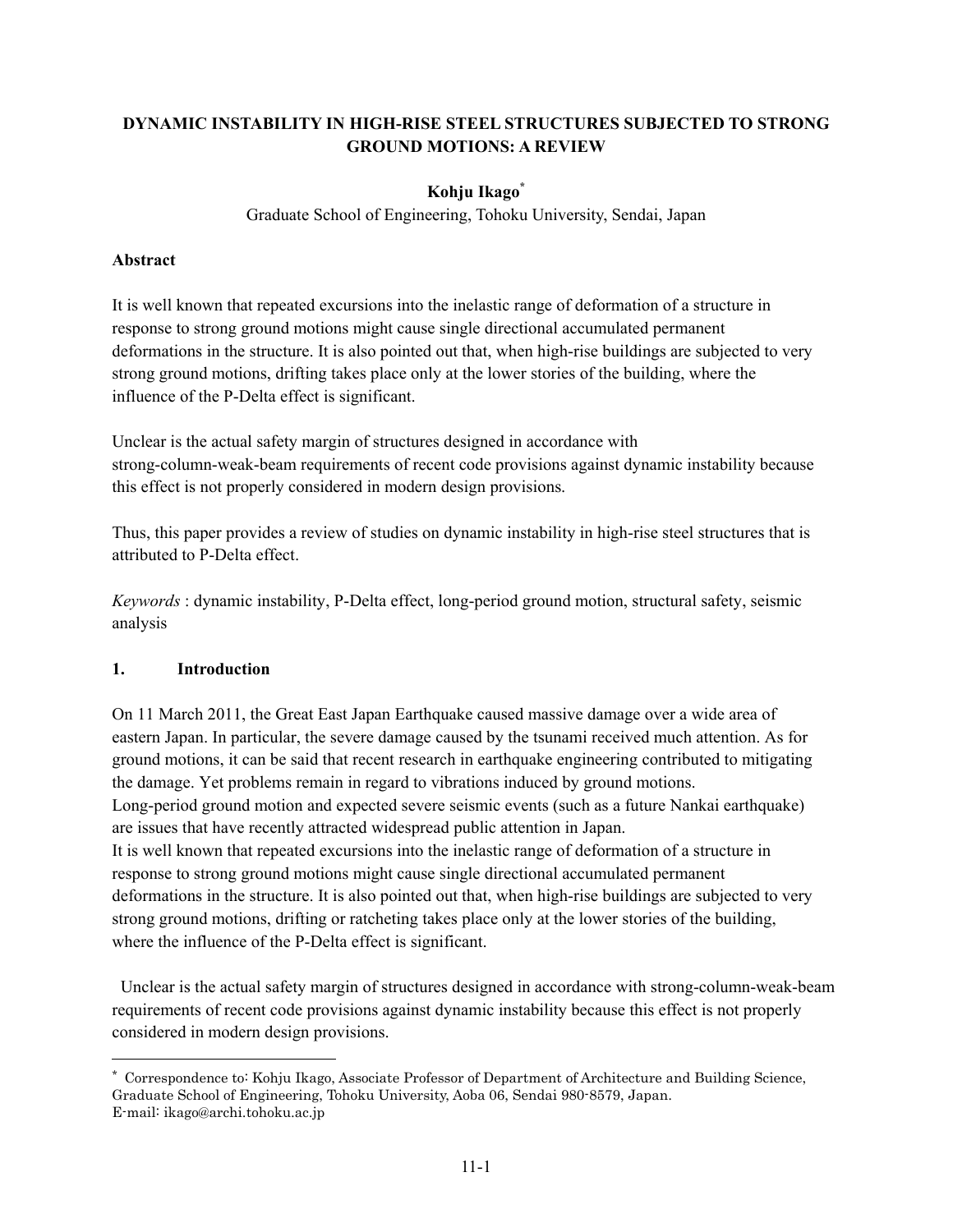Thus, the objective of this paper is to provide a review of the literature regarding single directional drifting and dynamic instability of building structures subjected to severe ground motions.

### **2. Accumulation of inelastic deformation in one direction**

 Jennings and Husid (1968) pointed out that collapse would occur if the post-yield stiffness considering P-Delta effect is negative value by using a single-degree-of-freedom (SDOF) system (Fig. 1).



*Figure 1. SDOF model for studying gravity effects [Jennings and Husid (1968)]* 

Sun, Berg and Hanson (1973) defined the P-Delta effect parameter as the ratio of the reduction of the lateral stiffness due to P-Delta effect to the initial stiffness neglecting gravity effect in an SDOF structure, which is also referred to as the gravity effect parameter or the stability coefficient, and stated that the P-Delta effect parameter, the maximum earthquake input energy, and the yield displacement are directly related to collapse of the structure.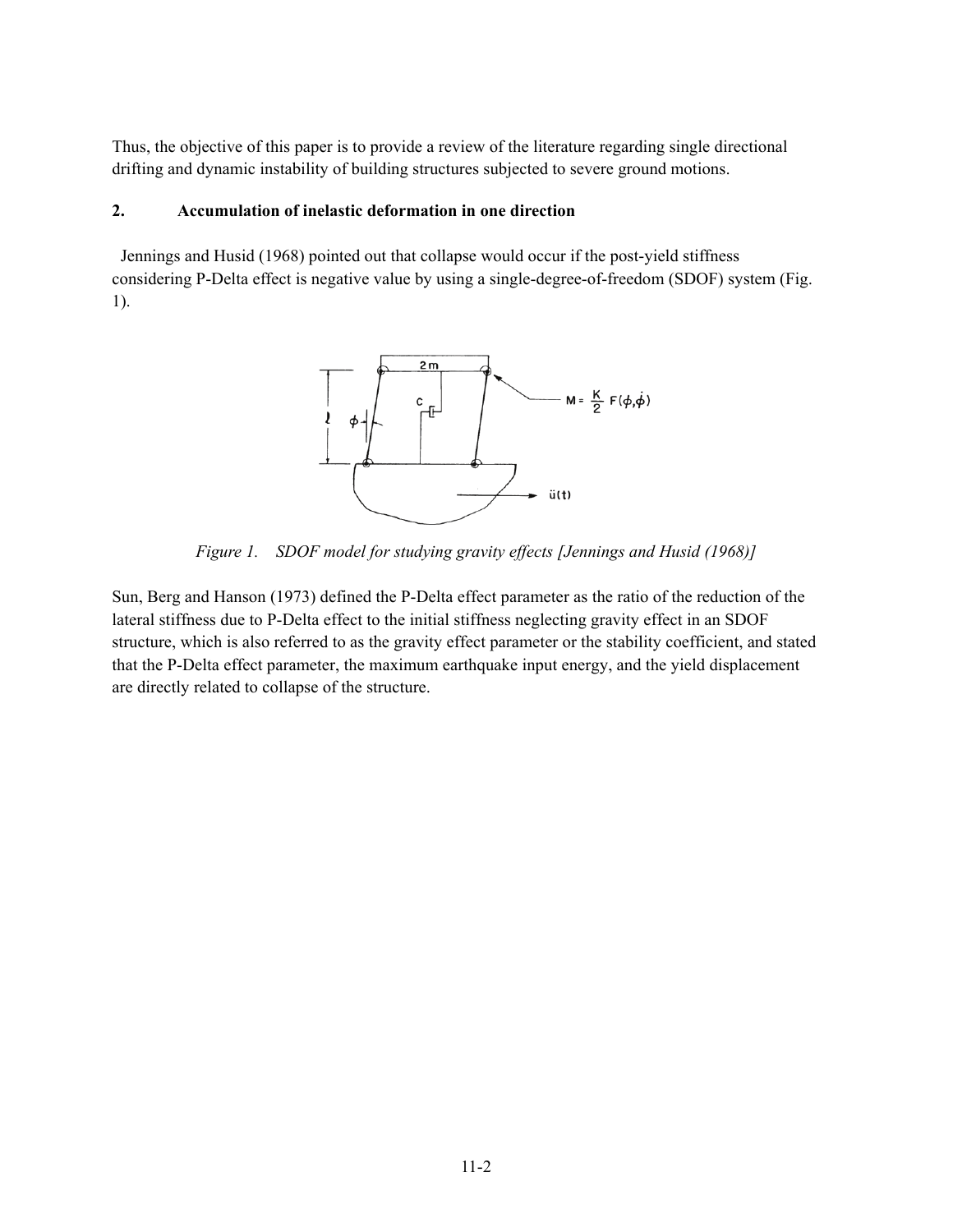

*Figure 2. Dynamic response of single-degree inelastic system to earthquake input [Sun, Berg and Hanson (1973)]* 

As shown in Fig. 2, the response displacement of a single-degree elasto-plastic system of the slip type subjected to a ground motion tends not to return to the zero displacement position after the displacement exceeds the "limiting displacement for large residual displacement". The displacement also tends to increase without bound after it exceeds "the limiting displacement for possible collapse".

As for multi-degree-of-freedom (MDOF) system, Akiyama (1985) stated that the negative post-yield stiffness in a single story leads to damage concentration in the story. Uetani and Tagawa (1996) pointed out that the critical height of the deformation concentration region can be predicted by the Euler buckling of the long column having the effective buckling length of the region (Fig. 3).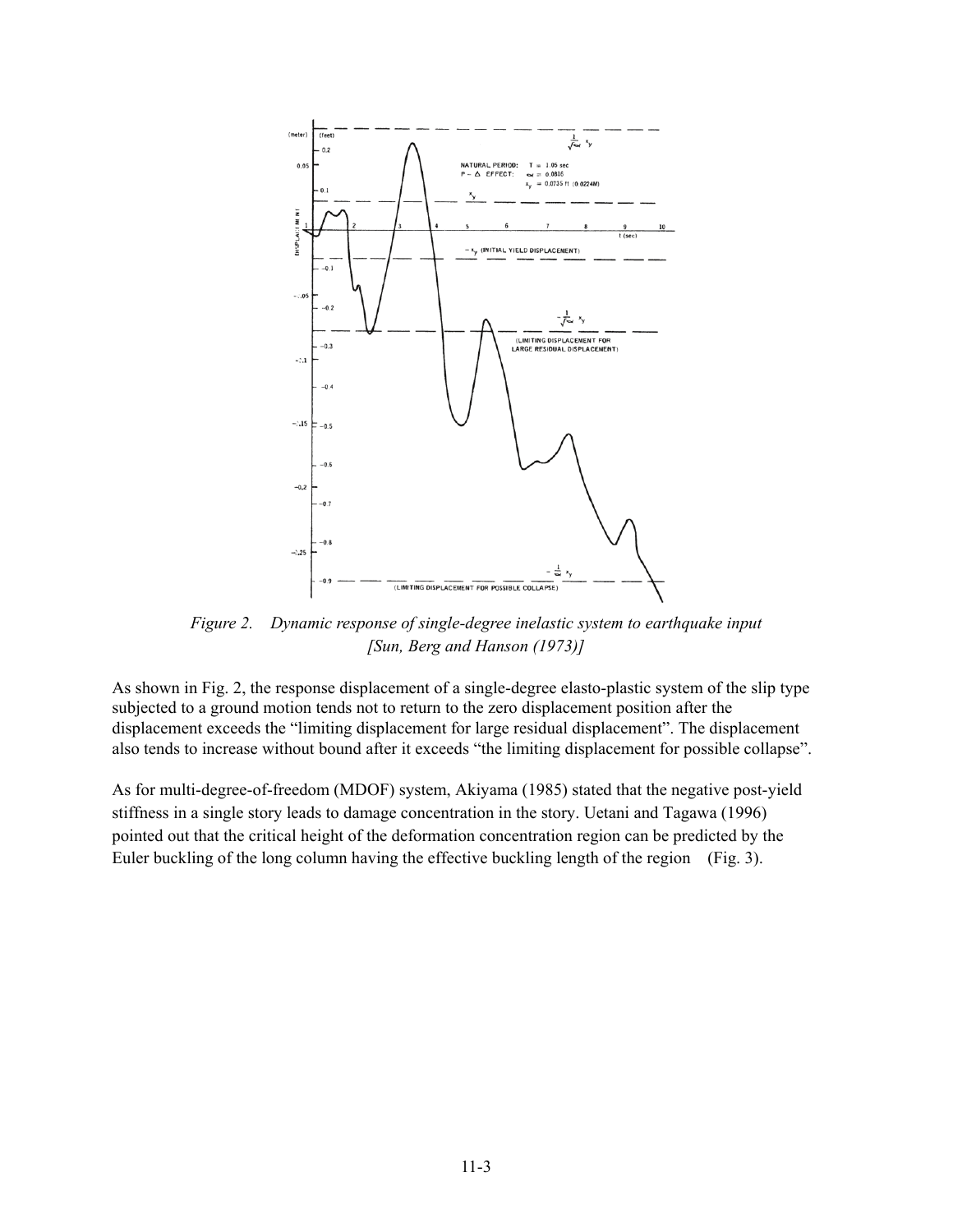

*Figure 3. Equivalent frame for predicting the critical height of the deformation concentration region [Uetani and Tagawa (1996)]* 

Bernal (1998) pointed out that the necessary condition for an MDOF structure to be dynamically unstable is that at least one of the eigenvalues of the momentary stiffness matrix turns to be negative. Let the incremental first-order tangent stiffness and the geometric stiffness of the MDOF structure  $\mathbf{K}_t$  and  $\mathbf{K}_g$ , respectively, relationship between incremental load  $\Delta L$  and the corresponding incremental displacement  $\Delta u$  during the infinitesimal time interval  $\Delta t$  is represented by the following equation:

$$
(\mathbf{K}_t - \mathbf{K}_g)\Delta \mathbf{u} = \Delta \mathbf{L}
$$
 (1)

The eigenvalues for the incremental stiffness matrix of the MDOF system can be obtained by solving the following equation:

$$
(\mathbf{K}_t - \mathbf{K}_g)\boldsymbol{\phi} = \lambda \boldsymbol{\phi} \tag{2}
$$

where,  $\lambda_i$  and  $\phi_i$  are defined as *i*th eigenvalue and eigenvector, respectively.

An alternative formulation of the condition for static instability is obtained as follows:

$$
\mathbf{K}_t \boldsymbol{\varphi} = \eta \mathbf{K}_g \boldsymbol{\varphi} \tag{3}
$$

The lowest eigenvalue  $\eta_h$  and the corresponding eigenvector  $\varphi_h$  for Eq. (3) respectively represent the scaling factor of the vertical load and mode vector for which equilibrium bifurcates. Obviously,  $\eta_h < 1$ implies instability. A comparison of Eqs. (2) and (3) shows that when  $\lambda = 0$ ,  $\eta_{h} = 1$  and  $\phi_{h} = \phi_{h}$ . This implies, as Uetani and Tagawa (1996) pointed out, that displacement mode shape induced by dynamic instability is closely related to static buckling mode, as well as that the mechanism shape plays key role to the strength of the structure against the dynamic instability (Fig. 4).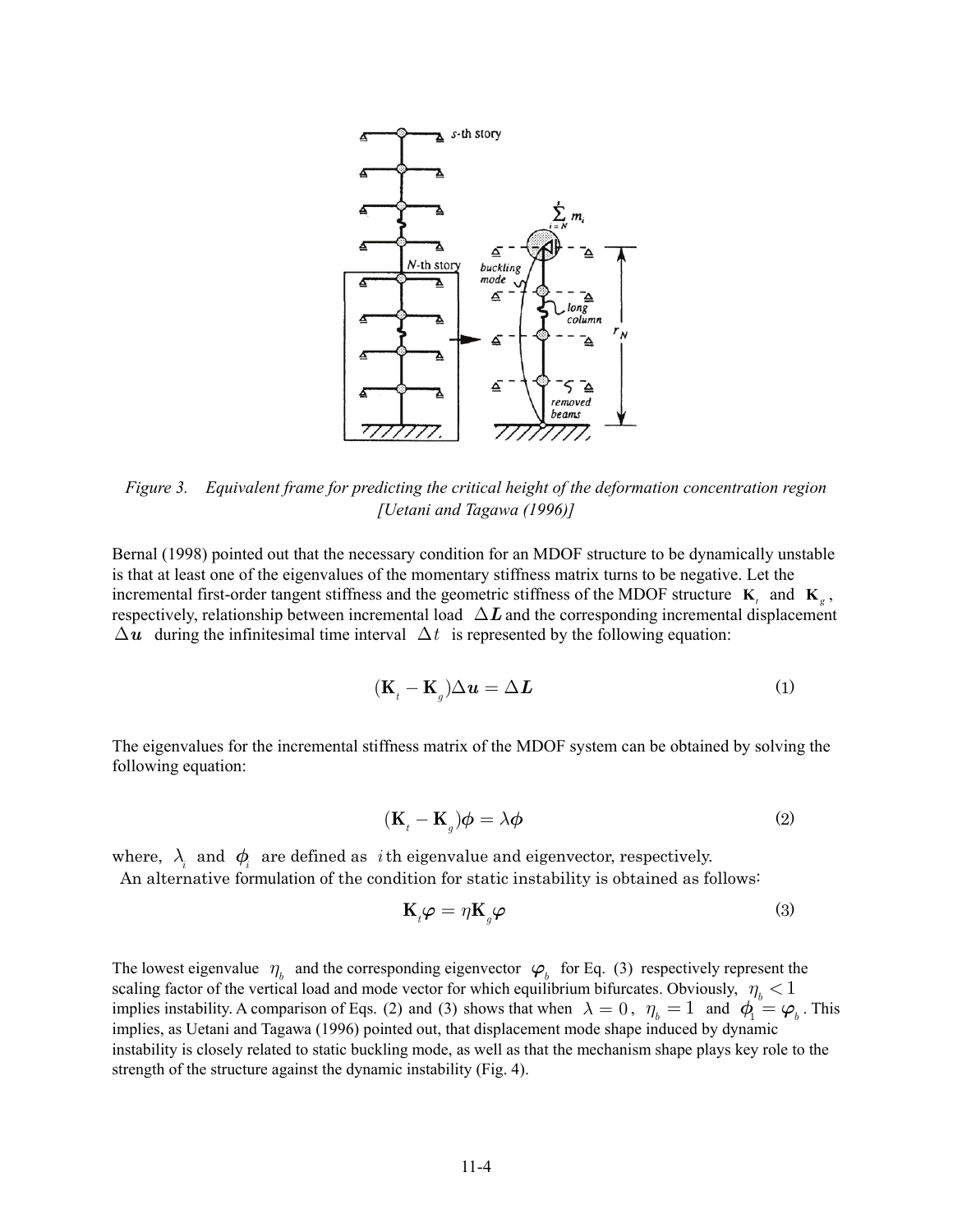

*Figure 4. Buckling eigenvalue*  $\eta_b$  *as a function of the distribution of plastic hinges [Barnal (1998)]* 

A comprehensive review on accumulation of inelastic deformation in a single direction is given by Villaverde (2007).

#### **3. Drifting at lower stories of building**

Uetani and Tagawa (1996, 1998) pointed out that, when high-rise buildings are subjected to very strong ground motions, drifting takes place only at the lower stories of the building, where the influence of the P-Delta effect is significant, even when the building is designed in accordance with the strong-column-weak-beam concept.



*Figure 5. Results of seismic response analysis (El Centro 1940 NS, PGV = 1.5m/s) [Uetani and Tagawa (1996)]* 

Time history analysis of thirty story fishbone-shaped frame was conducted, using three historical ground motions, El Centro 1940 NS, Taft 1952 EW, and Hachinohe 1968 NS, whose PGVs were scaled such that they were 1.5 m/s. The result for El Centro 1940 NS is shown in Fig. 5. Fig. 5(a) and 5(b) respectively show column deformation and heightwise distribution of column bending moment at the interval of 0.5 s. The dashed horizontal line in Fig. 5(a) represents the critical height of the deformation concentration region predicted by Euler buckling (Fig. 3). Time histories of 5th, 10th, and 30th story displacements relative to the ground shown in Fig 5(c) observe accumulation of displacements in a single direction.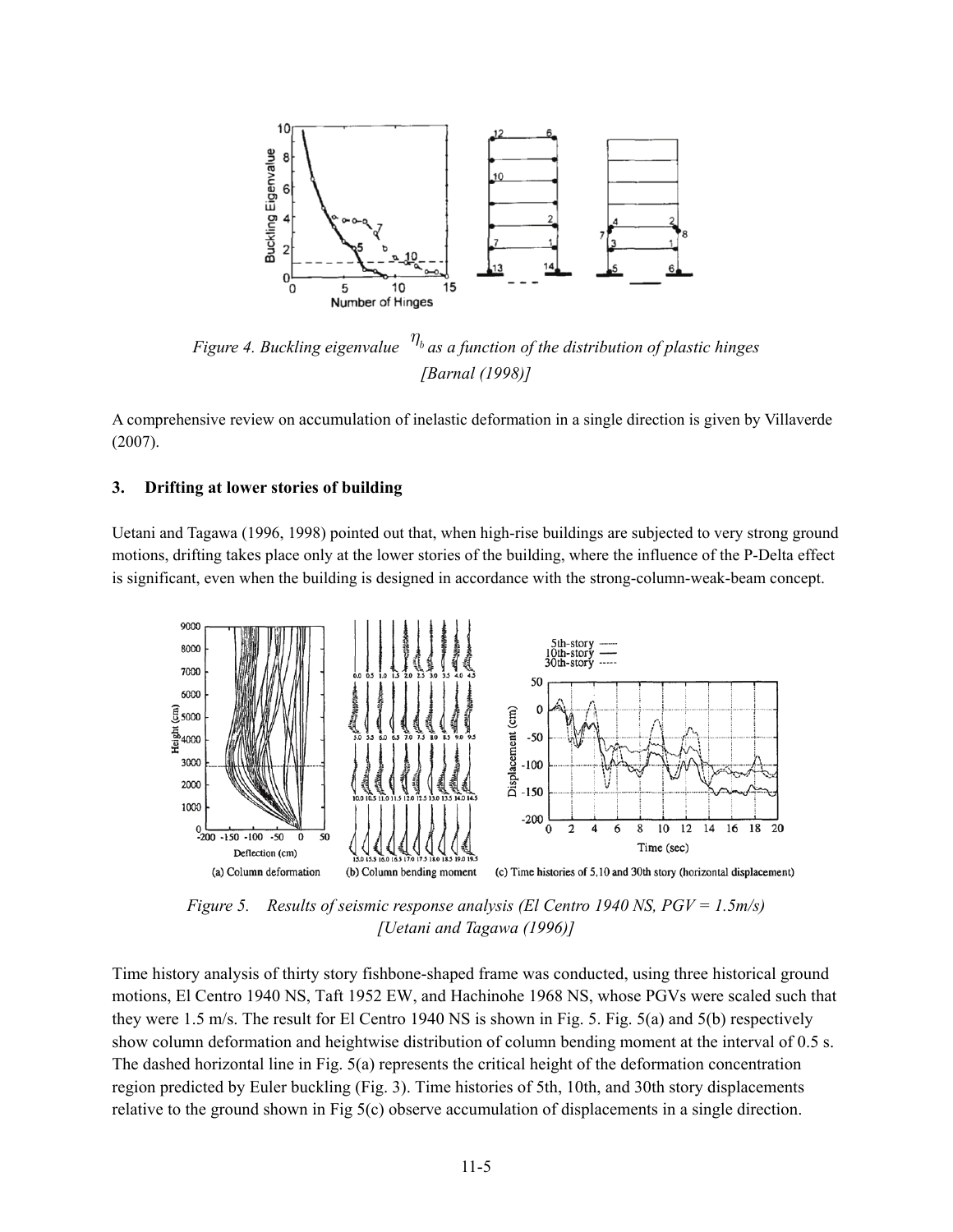Guputa and Krawinkler (2000a, 2000b) reported similar results by conducting time history analyses on the basis of finite element method using beam, column, and panel elements. Yamazaki and Endo (2000) studied the relationship between the intensity of ground motions and the magnitude of residual displacements cased by the dynamic instability by using the stability coefficient on the basis of seismic energy balance.

#### **4. Condition for Dynamic Instability**

Uetani and Tagawa (1998) pointed out that the condition for suppressing the deformation concentration in dynamic response is to keep the lowest eigenvalue of the tangential stiffness matrix positive, and illustrated the effectiveness of the proposed condition by parametric analyses where the post-yield stiffnesses of beams are used as parameters.

Bernal (1998) pointed out that the necessary condition for dynamic instability is that the lowest eigenvalue of the tangential stiffness matrix is negative, which implies exactly the same thing as Uetani and Tagawa (1998) pointed out.

Guputa and Krawinkler (2000b) pointed out that the dynamic instability unlikely occurs if the response roof displacement is smaller than the minimum displacement where the curve of normalized base-shear versus roof displacement turns to be a negative slope.

Tagawa, Macrae and Lowes (2007) defined three types of dynamic stability coefficients:

$$
r_i(t) = \frac{\boldsymbol{\phi}_i(t)^T \mathbf{K}(t) \boldsymbol{\phi}_i(t)}{\boldsymbol{\phi}_{0,i}^T \mathbf{K}_0 \boldsymbol{\phi}_{0,i}}
$$
(4)

$$
\theta_i(t) = -\frac{\phi_i(t)^T \mathbf{K}_g(t)\phi_i(t)}{\phi_{0,i}^T \mathbf{K}_0 \phi_{0,i}}
$$
\n(5)

$$
r_{\text{net},i}(t) = r_i(t) - \theta_i(t) \tag{6}
$$

where,  $r_i(t), \theta_i(t)$ , and  $r_{net,i}(t)$  are material, geometric, and net dynamic stability coefficients for the *i* th eigenmode, respectively.  $\mathbf{K}_0$  is the initial elastic stiffness matrix.  $\mathbf{K}(t)$  and  $\mathbf{K}_i(t)$  are the momentary tangential stiffness and geometric stiffness matrices at the time *t*, respectively.  $\phi_{0,i}$  and  $\phi_{i}$ respectively are the *i* th eigenvectors for the initial elastic stiffness matrix and the momentary tangent matrix, which are normalized such that:

$$
\frac{\boldsymbol{\phi}_{0,i}(t)^{T} \mathbf{M} \mathbf{1}}{\boldsymbol{\phi}_{0,i}^{T} \mathbf{M} \boldsymbol{\phi}_{0,i}} = \frac{\boldsymbol{\phi}_{i}(t)^{T} \mathbf{M} \mathbf{1}}{\boldsymbol{\phi}_{i}^{T} \mathbf{M} \boldsymbol{\phi}_{i}} = 1
$$
\n(7)

where, **M** and **1** are the mass matrix and the influence coefficient vector, respectively. The necessary condition for the dynamic instability is at least of the dynamic stability coefficients  $r_{net,i}(t)$  turns to be negative.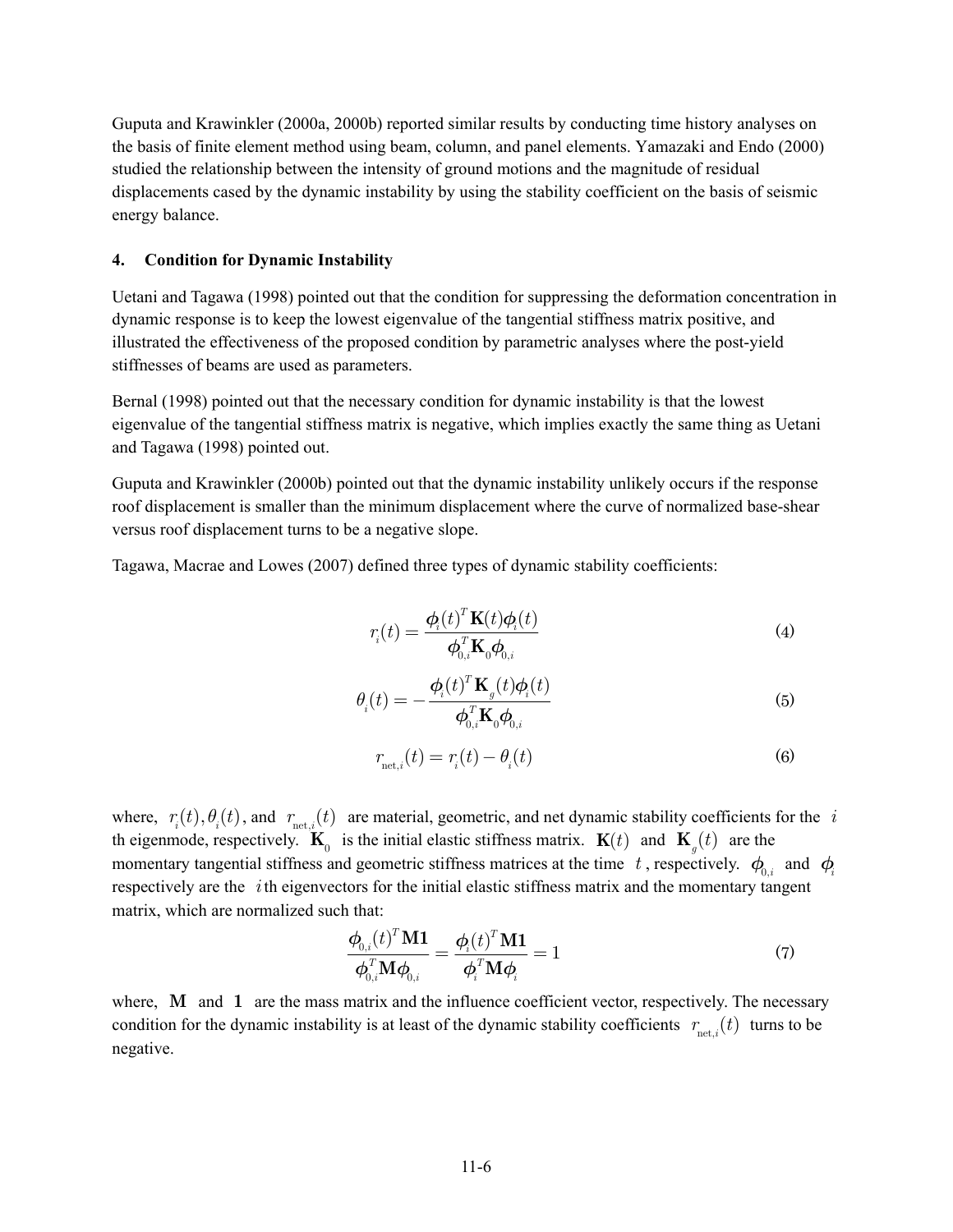#### **5. Seismic Response of high-rise buildings subjected to long-period ground motions**

 Only a few research works addressed dynamic instability of high-rise buildings subjected to long-period ground motions. Such research dates back at least to the investigation of the 22-story Pino Suarez complex building (Fig. 6) which collapsed in the 1985 Michoacan, or Mexico City Earthquake (Osteraas and Krawinkler 1989, Ger *et al*. 1993).



*Figure 6. Configuration of Pino Suarez Building [Ger et al. (1993)]*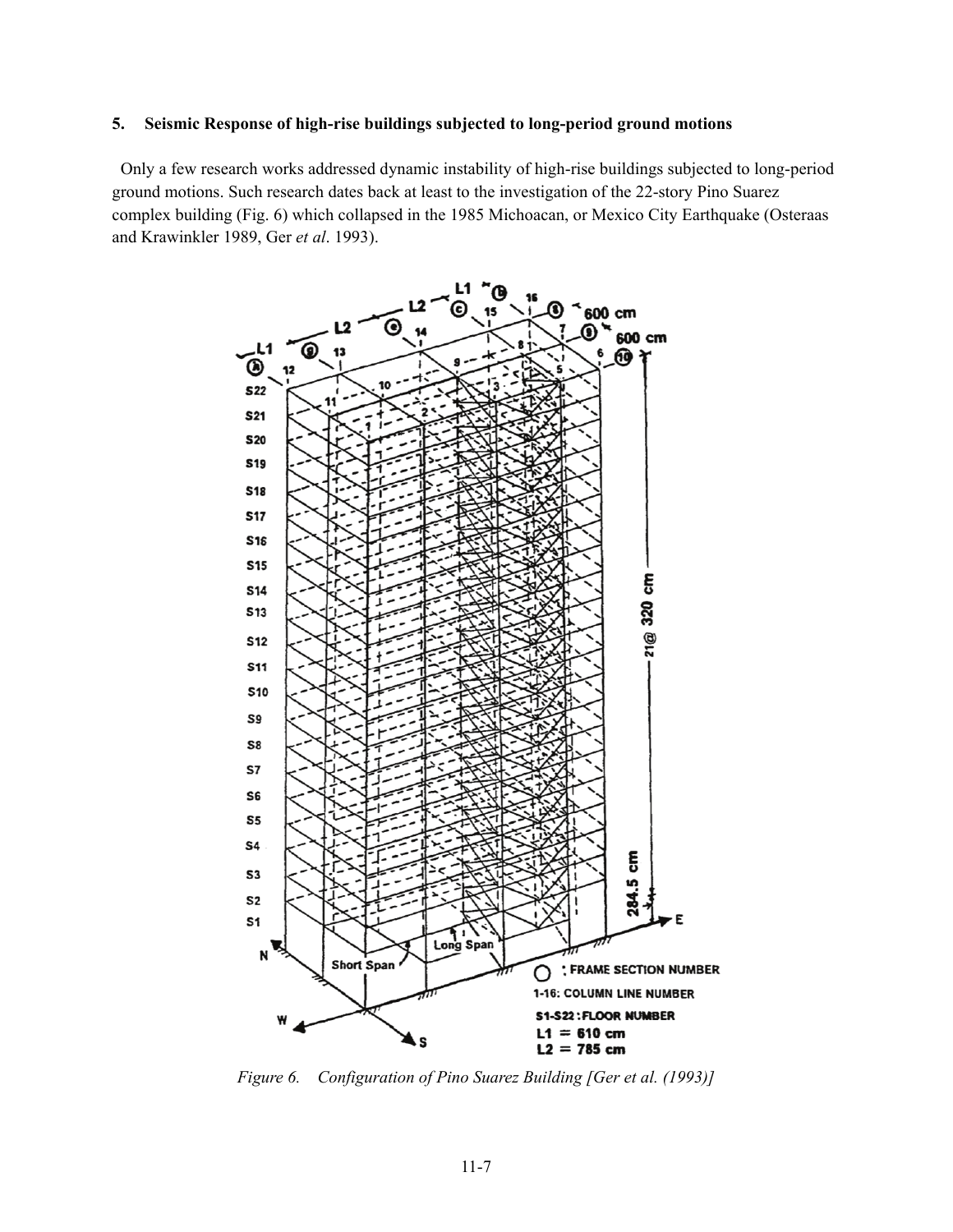Each research reported that a yield mechanism that is attributed to column yielding occurred in a certain lower story lead to the collapse. In their analyses, buckling of braces, local buckling of columns, and the P-Delta effect are taken into account. The analysis by Osteraas and Krawinkler (1989) observes single directional accumulated deformations which might be attributed to the P-Delta effect. Ger *et al.* (1993) compared the analyses with and without P-Delta effect, and pointed out that the collapse behavior was not simulated by the analysis without P-Delta effect. These papers suggest us that a symmetric structural plan in order to avoid torsional motions, strong connections, enhanced ductility in the girders, and strong columns for not having plastic hinges and local buckling developed in the columns are important to avoid collapse of structures.

Yamazaki and Minami (AIJ 2007) conducted analyses regarding single directional accumulated deformations by using realistic steel high-rise building models subjected to hypothetical long-period ground motions, in which, however, the analytical models and ground motions they used are limited.

Araki *et al*. (2011) employed 9 high-rise steel moment resisting frame (SMRF) models in accordance with the Japanese design practice in the 1980s. Table 1 lists the structural properties of the 9 SMRF models. For example, the model name "SMRF20-0.2" indicates that  $N = 20$  and  $C_0 = 0.2$ , where *N* and  $C_0$  are the number of stories and standard base shear coefficient, respectively.  $C_B$ ,  $C_U$ ,  $T_1$ , and  $H$  are the design base shear, the base shear at the ultimate strength, the first fundamental period of the model, and the height of the model, respectively.  $\Theta$  is the stability coefficient. The hardening parameter  $\alpha$  is defined as the ratio of the post-yield story stiffness at the ultimate strength to the initial elastic story stiffness. The subscripts NPD and PD indicate that the hardening parameters are obtained by the pushover analysis neglecting and considering the P-Delta effect, respectively.

| REPRESENTATIVE VALUES FOR DESIGN OF SMRF MODELS. |            |            |            |            |            |            |            |            |            |
|--------------------------------------------------|------------|------------|------------|------------|------------|------------|------------|------------|------------|
| <b>SMRF</b>                                      | $20 - 0.2$ | $20 - 0.3$ | $20 - 0.4$ | $30 - 0.2$ | $30 - 0.3$ | $30 - 0.4$ | $40 - 0.2$ | $40 - 0.3$ | $40 - 0.4$ |
| $\boldsymbol{N}$                                 | 20         | 20         | 20         | 30         | 30         | 30         | 40         | 40         | 40         |
| $C_0$                                            | 0.2        | 0.3        | 0.4        | 0.2        | 0.3        | 0.4        | 0.2        | 0.3        | 0.4        |
| $C_B$                                            | 0.08       | 0.12       | 0.16       | 0.04       | 0.08       | 0.12       | 0.03       | 0.06       | 0.09       |
| $C_U$                                            | 0.15       | 0.20       | 0.27       | 0.09       | 0.13       | 0.18       | 0.08       | 0.11       | 0.15       |
| $C_U/C_B$                                        | 1.92       | 1.68       | 1.66       | 2.25       | 1.63       | 1.50       | 2.67       | 1.83       | 1.67       |
| $T_1$ (sec)                                      | 3.06       | 2.56       | 2.18       | 4.59       | 3.78       | 3.29       | 5.95       | 4.90       | 4.23       |
| H(m)                                             | 81         | 81         | 81         | 121        | 121        | 121        | 161        | 161        | 161        |
| $T_1$ (sec)/H (m)                                | 0.038      | 0.032      | 0.027      | 0.038      | 0.031      | 0.027      | 0.037      | 0.030      | 0.026      |
| $\Theta(\%)$                                     | 4.48       | 3.24       | 2.46       | 7.90       | 4.15       | 2.83       | 8.53       | 4.33       | 2.91       |
| $\alpha_{\rm NPD}$ (%)                           | 1.65       | 1.77       | 1.87       | 1.26       | 1.38       | 1.45       | 1.31       | 1.58       | 1.42       |
| $\alpha_{PD}(\%)$                                | $-1.49$    | $-0.60$    | 0.08       | $-2.55$    | $-1.38$    | $-0.76$    | $-2.90$    | $-0.82$    | $-0.73$    |

Table 1.

 $[Araki *et al.* (2011)]$ 

Two synthetic long-period ground motions, C-SAN EW and KK-WOS EW as well as three historical ground motions, El Centro 1940 NS, Taft 1952 EW, and Hachinohe 1968 NS are employed as the input ground motions (Fig. 7). The two synthetic ground motions are predicted to occur in Nagoya and Osaka, respectively, caused by hypothetical Tonankai and Nankai earthquakes, and are identified to have the largest influences on the response of high-rise buildings among the synthetic ground motions generated by the committee of Architectural Institute of Japan.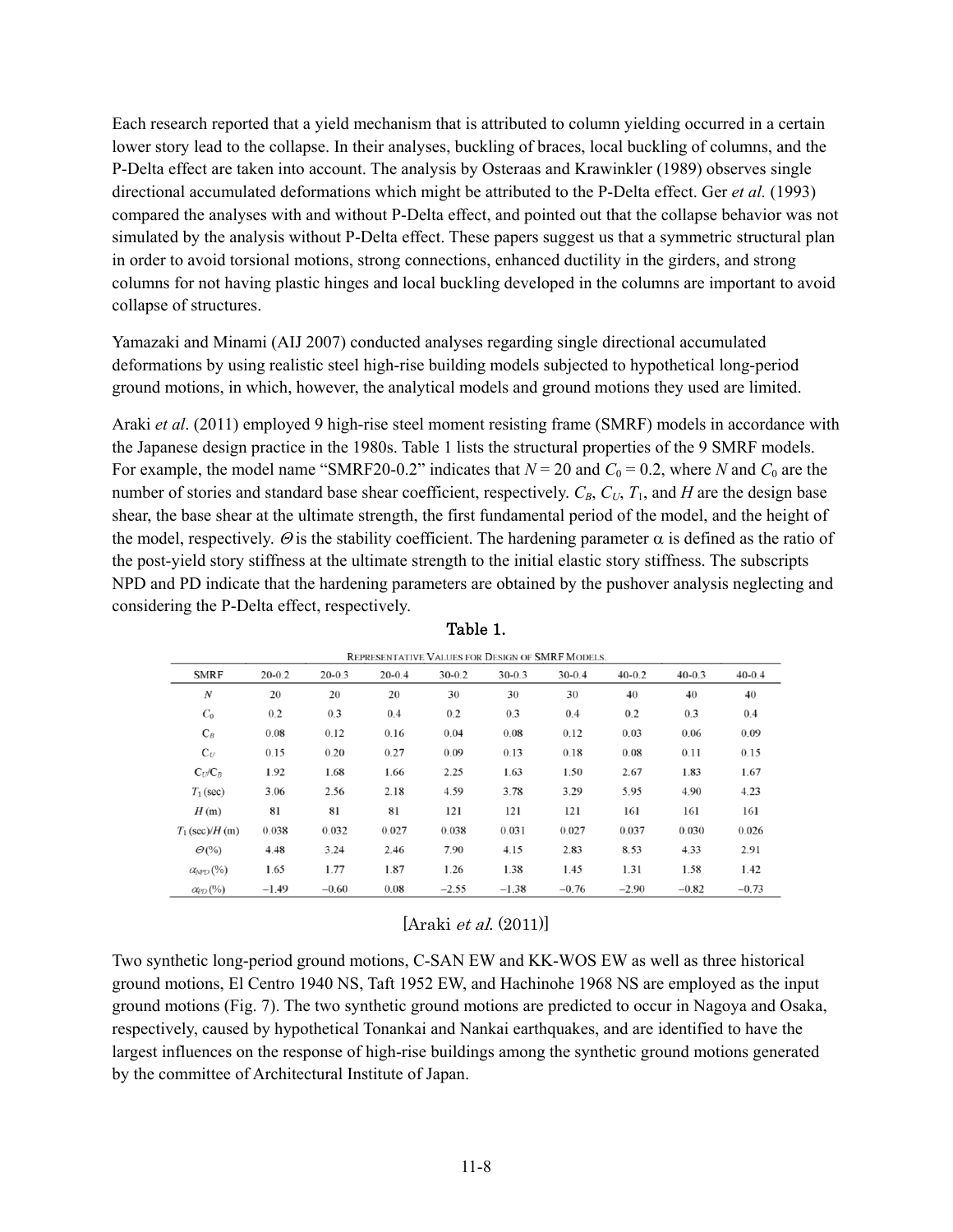

*Figure 7. Velocity response spectra of input ground motions (damping ratio = 5 %) [Araki et al. (2011)]* 

Among the 9 SMRF models, drifting took place in the response of SMRF20-0.2 to C-SAN EW, and the responses of SMRF30-0.2 and SMRF40-0.3 to KK-WOS EW. The natural periods of these models are shown by the bold vertical lines in Fig. 7. One can see from Fig. 7 that drifting took place when the natural periods of the SMRF models are close to the dominant periods of the long-period ground motions.

#### **6. Conclusion**

 This paper provided a review on the literature regarding the single directional accumulated deformations and dynamic instability of high-rise steel structures. Studies using the high-rise steel structure models considering the P-Delta effect showed that, dynamic instability might occur even if the structure is designed in accordance with the recent design provisions.

Thus, it can be said that the P-Delta effect must be taken into account in design practice for high-rise steel structures to understand the actual safety margins.

#### **References**

- [1] Jennings P.C., Husid R. (1968), Collapse of Yielding Structures During Earthquakes, Journal of the Engineering Mechanics Division, Proceedings of the American Society of Civil Engineers, Vol. 94(EM5), pp.1045-1065
- [2] Sun C.K., Berg G.V., Hanson R.D. (1973), Gravity Effect on Single-Degree Inelastic System, Journal of the Engineering Mechanics Division, Proceedings of the American Society of Civil Engineers, Vol. 99(EM1), pp.183-200
- [3] Akiyama H. (1985), Earthquake-Resistant Limit-State Design for Buildings, University of Tokyo Press, Tokyo.
- [4] Villaverde R. (2007), Methods to assess the seismic collapse of building structures: state of the art,